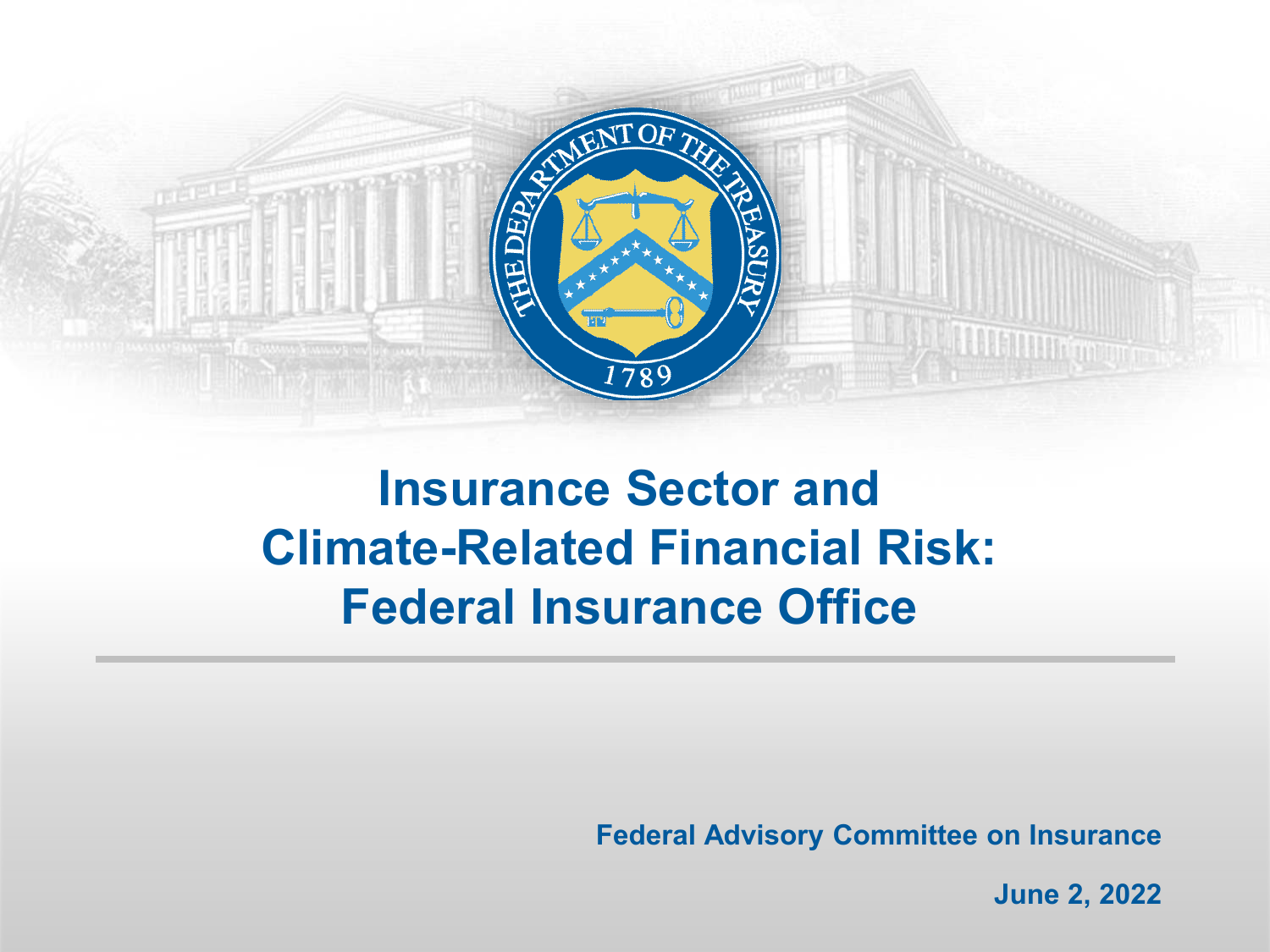# **FIO's Climate-Related Priorities**



"The Secretary of the Treasury shall direct the Federal Insurance Office

- To assess **climate-related issues or gaps in the supervision and regulation of insurers**, including as part of the FSOC's analysis of financial stability, and to
- Further assess, in consultation with the States, the **potential for major disruptions of private insurance coverage** in regions of the country particularly vulnerable to climate change impacts."

*--E.O. 14,030 (May 20, 2021)*

#### **FIO's 2022 Priorities**

**1**

**2**

**3**

*Based on EO and 5,300 comments received to FIO's RFI last fall*

> **Supervision and Regulation:** Assess climate-related issues or gaps in the supervision and regulation of insurers, including their potential impacts on U.S. financial stability.

**Quantitative Analysis:** Assess the potential for major disruptions of private insurance coverage in U.S. markets that are particularly vulnerable to climate change impacts; facilitate mitigation and resilience for disasters.

**Stakeholder Engagement:** Increase FIO's engagement on climate-related issues, leverage the insurance sector's ability to achieve climate-related goals.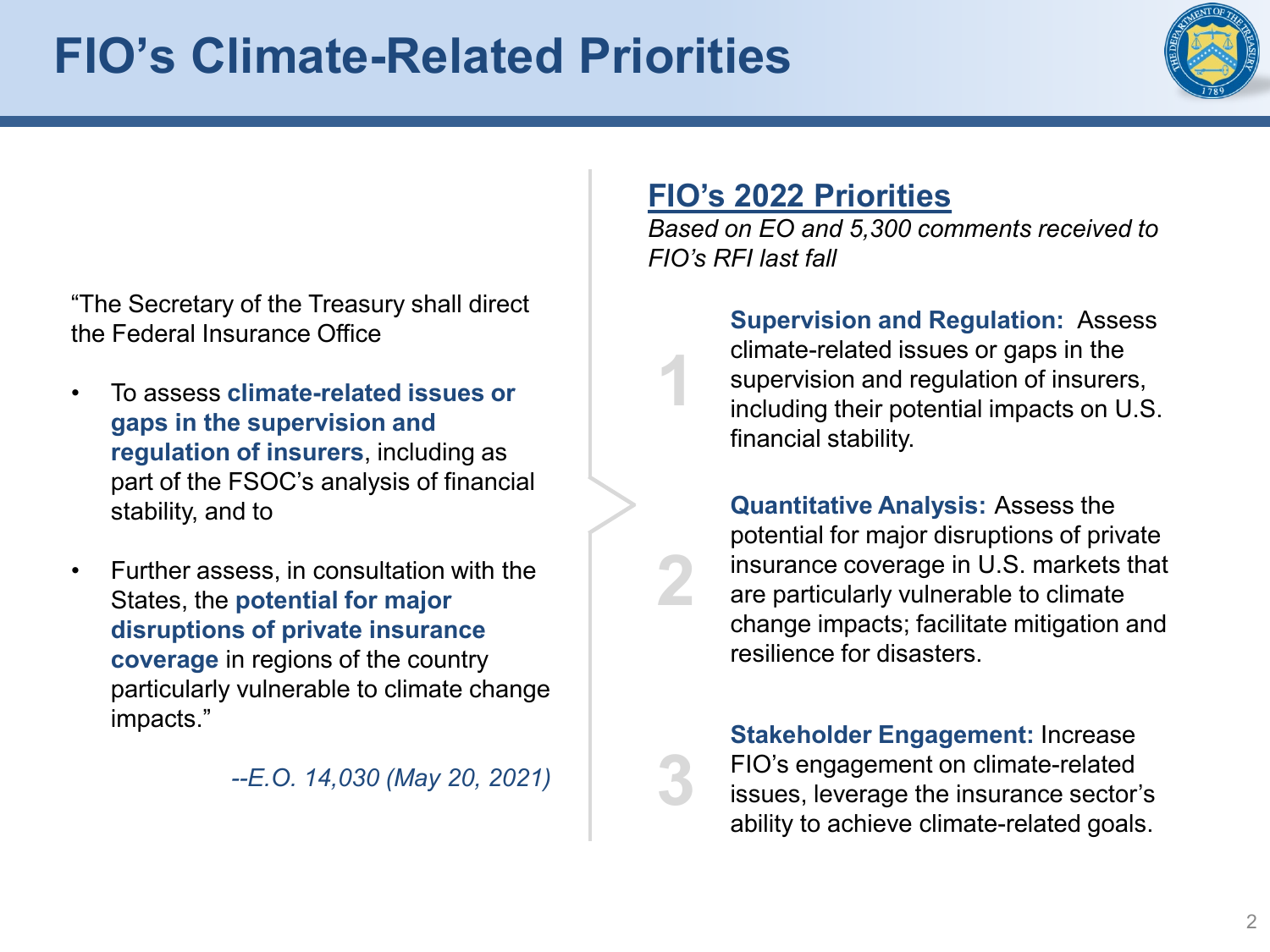# **FIO Climate Report**



- Issue the report by **year-end 2022**
- Focus on an **assessment of climate-related issues or gaps in the supervision and regulation of insurers**, including their potential impacts on U.S. financial stability. Areas that may be covered include:
	- **Kallengia Microprudential regulation**
	- **Systemic risks and macroprudential regulation**
	- Market conduct and consumer protection, including an analysis of state, federal, and international climate-related disclosure requirements for insurers
	- **Initial, qualitative analyses on at-risk insurance markets**
	- **Kritterian in Andrian** Mitiatives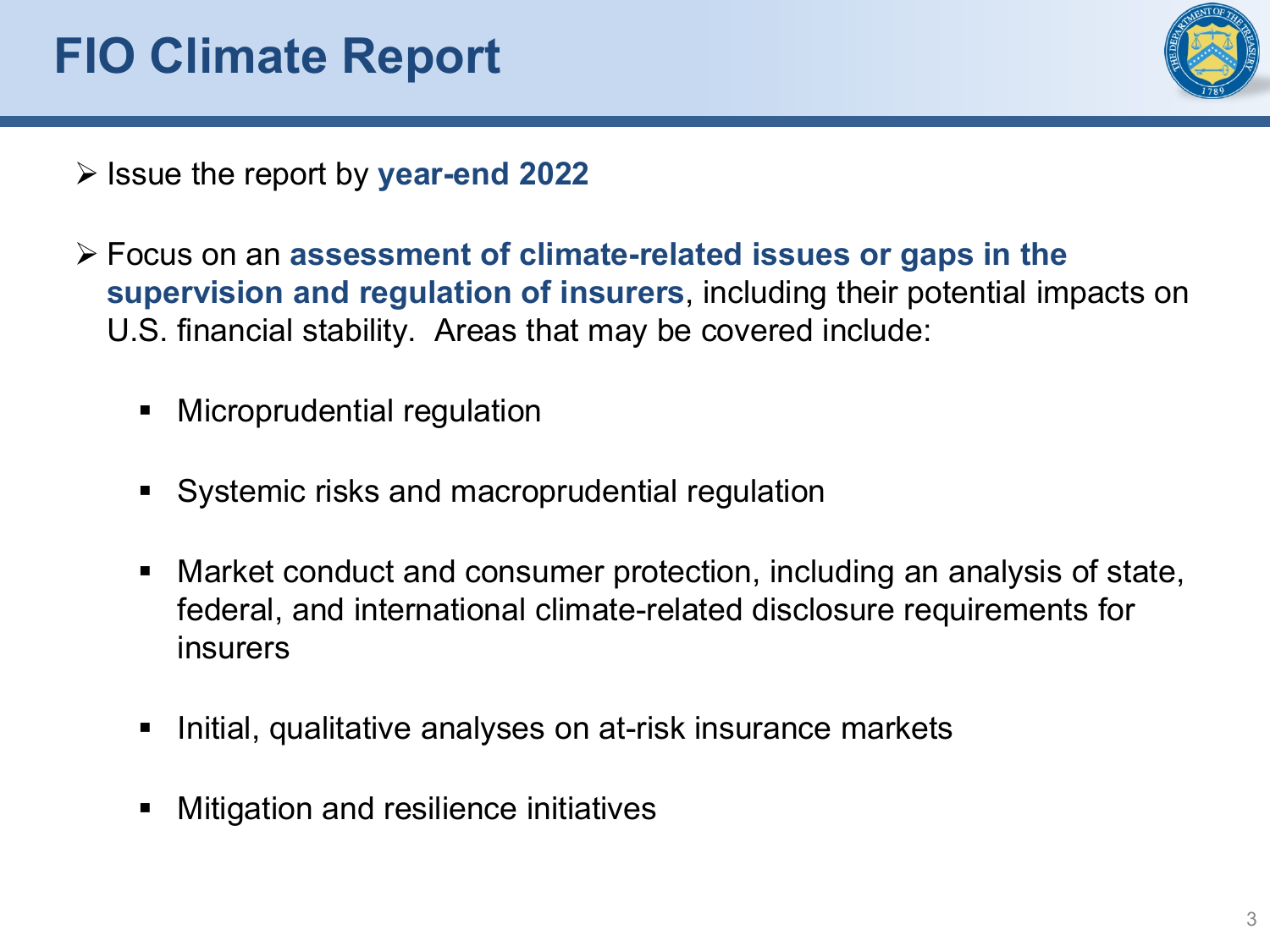

### **Transition risk**

Insurers' **investment portfolios**

- $\triangleright$  U.S. insurance sector directly owns over \$7 trillion of invested assets
- $\triangleright$  Finalizing analytical approaches for assessing portfolio alignment and potential transition risk for asset portfolios

### **Physical risk**

#### **Underwriting liabilities from P&C insurers**' current exposures

 $\triangleright$  Will assess impact on protection gaps and insurance availability, particularly in at-risk markets

**High-quality, granular data** needed to deliver on E.O. 14030 including assessing insurance availability and affordability for vulnerable communities

FIO continues to assess use of **collection and dissemination authorities** for the insurance sector to help fill potential data gaps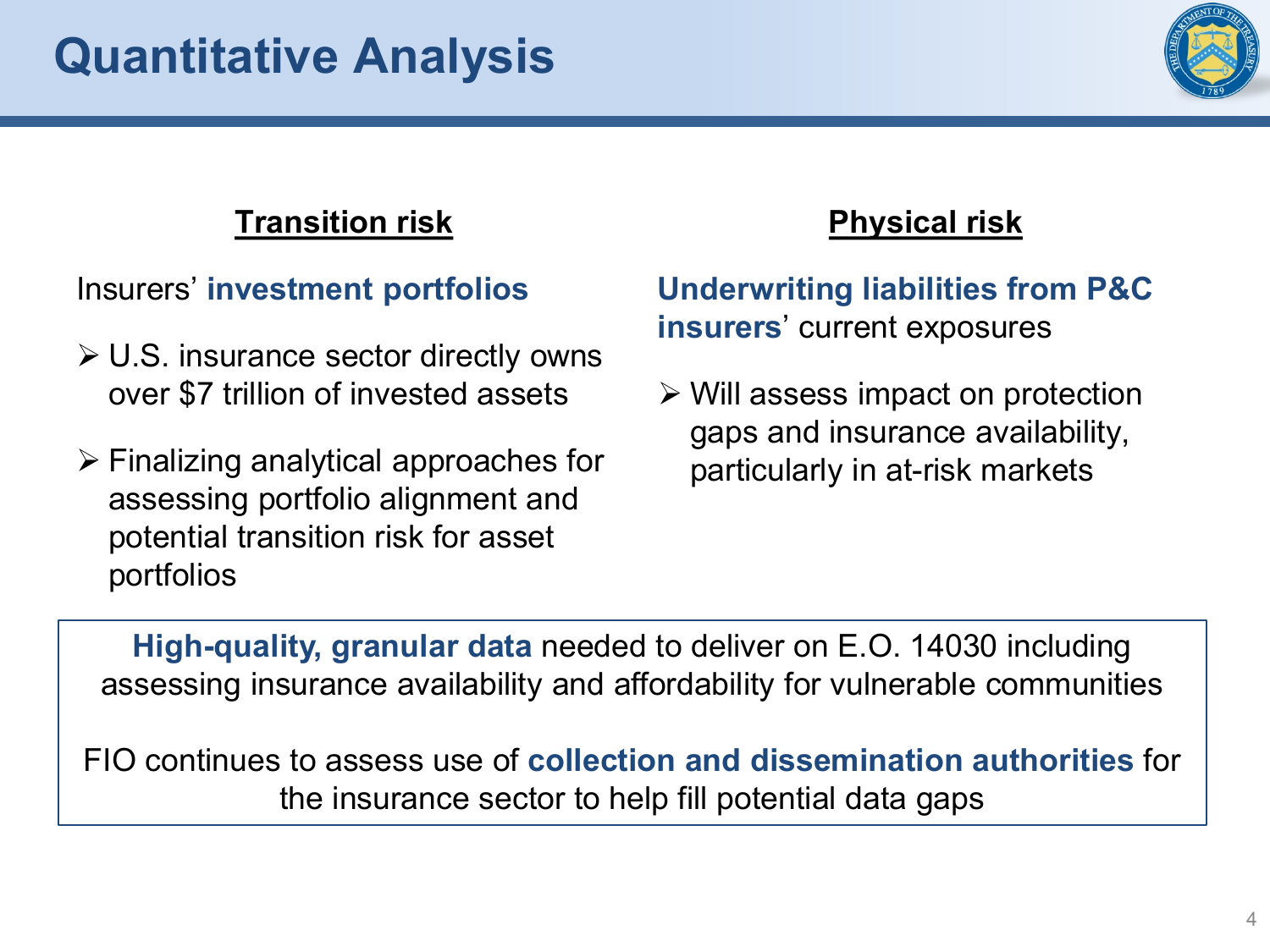

 **Engaging with colleagues** domestically and internationally on issues such as macroprudential analyses, supervision, and scenario analysis:



 Planning **stakeholder roundtable discussions** on topics related to the insurance sector and climate-related financial risk.